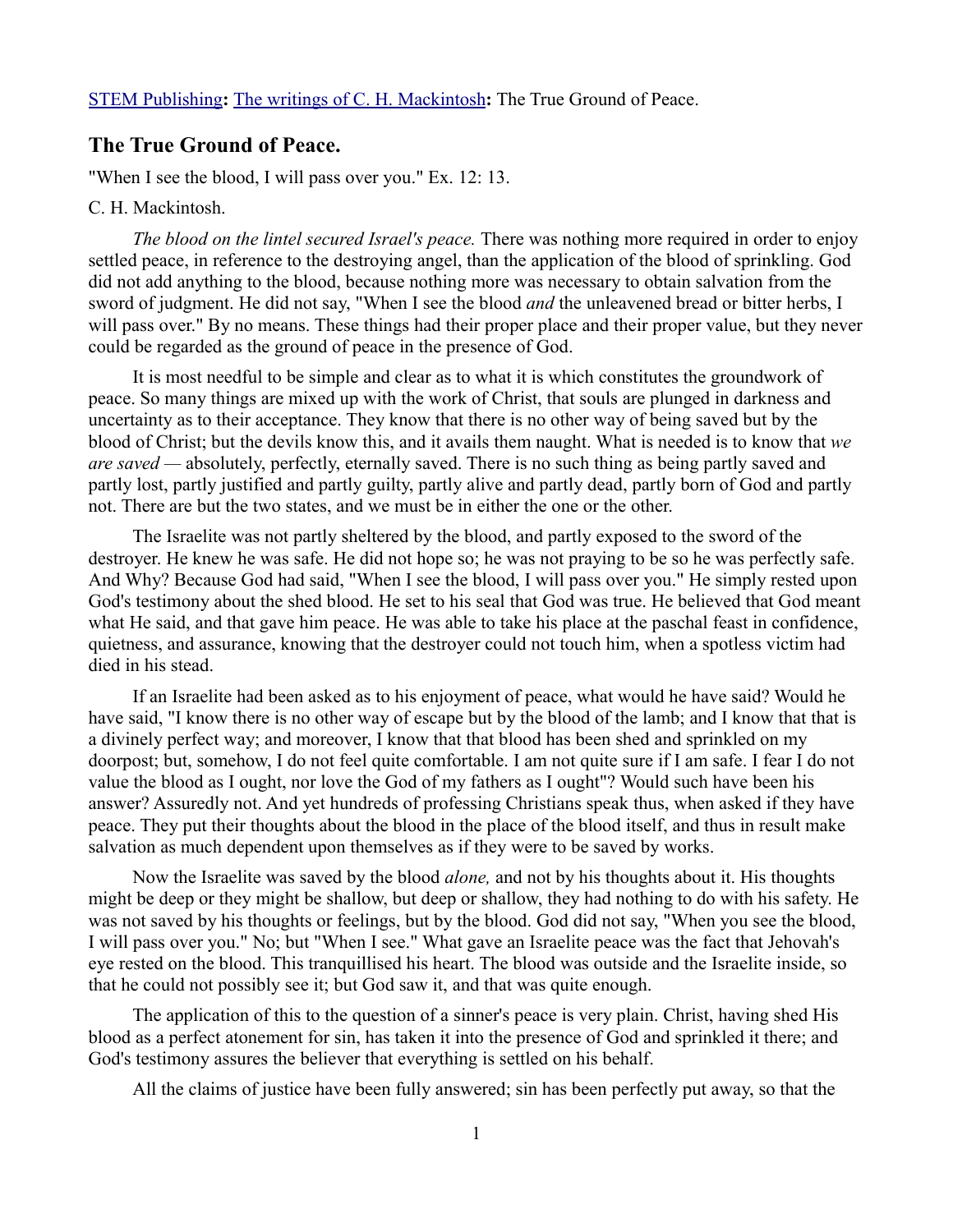full tide of redeeming love may roll down from the heart of God, along the channel which the sacrifice of Christ has opened for it.

To this truth the Holy Ghost bears witness. He ever sets forth the fact of God's estimate of the blood of Christ. He points the sinner's eye to the accomplished work of the cross. He declares that all is done; that sin has been put far away, and righteousness brought nigh — so nigh, that it is "to all them that believe." Believe what? Believe what God says, believe because He says it, not because you feel it.

Now, we are constantly prone to look at something in ourselves as necessary to form the ground of peace. We are apt to regard the work of the Spirit in us, rather than the work of Christ *for us,* as the foundation of our peace. This is a mistake. We know that the operations of the Spirit of God have their proper place in Christianity, but His work is never set forth as that on which our peace depends. The Holy Ghost did not make peace; but Christ did. The Holy Ghost is not said to be our peace; but Christ is. God did not send "preaching peace" by the Holy Ghost, but by "Jesus Christ." (Comp, Acts 10: 36; Eph. 2: 14, 17, Col. 1: 20)

The Holy Ghost reveals Christ; He makes us to know, enjoy, and feed upon Christ. He bears witness to Christ; takes of the things of Christ and shows them unto us. He is the power of communion, the seal, the witness, the earnest, the unction. In short, His operations are essential. Without Him, we can neither see, hear, know, feel, experience, enjoy, nor exhibit aught of Christ. This is plain, and is understood and admitted by every true and rightly-instructed Christian.

Yet, notwithstanding all this the work of the Spirit is not the ground of peace, though He enables us to enjoy the peace. He is not our title, though He reveals our title and enables us to enjoy it. The Holy Ghost is still carrying on His work in the soul of the believer. He "maketh intercession with groanings which cannot be uttered." He labours to bring us into more entire conformity to the Lord Jesus Christ. His aim is "to present every man perfect in Christ." He is the Author of every right desire, every holy aspiration, every pure and heavenly affection, every divine experience; but His work in and with us will not be complete until we have left this present scene, and taken our place with Christ in the glory. Just as, in the case of Abraham's servant, his work was not complete until he presented Rebekah to Isaac.

Not so the work of Christ for us. That is absolutely and eternally complete. He could say, "I have finished the work which thou gavest me to do." (John 17: 4.) And, again, "It is finished." The blessed Spirit cannot yet say He has finished the work. He has been patiently and faithfully working for the last eighteen hundred years as the true, the divine Vicar of Christ on earth. He still works amid the various hostile influences which surround the sphere of His operations. He still works in the hearts of the people of God, in order to bring them up, practically and experimentally, to the divinely-appointed standard. But He never teaches a soul to lean on His work for peace in the presence of divine holiness. His office is to speak of Jesus. He does not speak of Himself "He," says Christ, "shall take of mine and shall show it unto you." He can only present Christ's work as the solid basis on which the soul must rest for ever. Yea, it is on the ground of Christ's perfect atonement that He takes up His abode and carries on His operations in the believer. " In whom also, after that ye believed, ye were sealed with that Holy Spirit of promise." No power or energy of the Holy Ghost could cancel sin. The blood has done that. "The blood of Jesus Christ his Son cleanseth us from all sin."

It is of the utmost importance to distinguish between the Spirit's work *in us,* and Christ's work *for* us. Where they are confounded, one rarely finds settled peace as to the question of sin. The type of the passover illustrates the distinction very simply. The Israelite's peace was not founded upon the unleavened bread or the bitter herbs, but upon the blood. Nor was it, by any means, a question of what